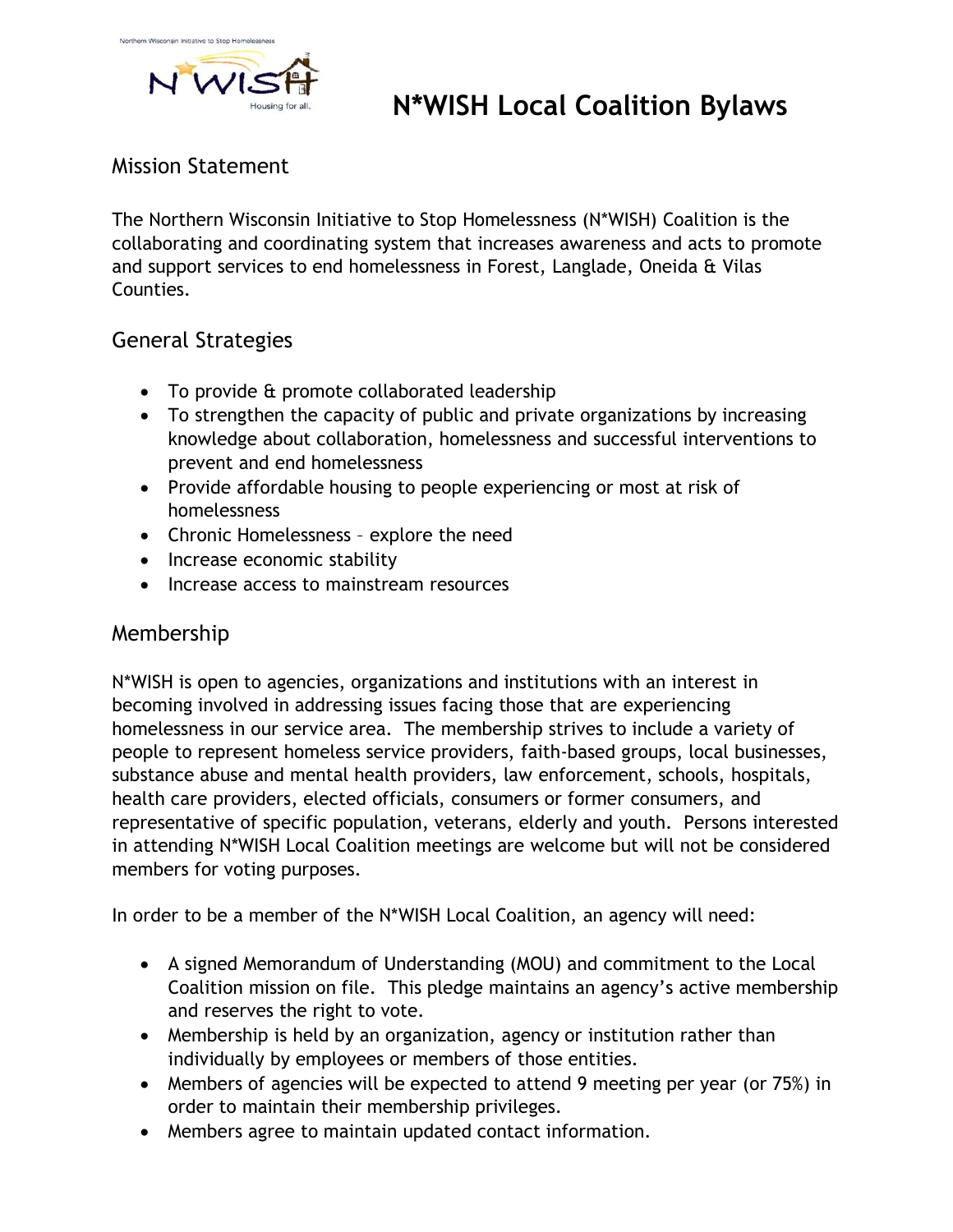# Selection of Delegate

Delegate nomination forms will be sent out to each member of the coalition. Nomination forms will be returned to the current Delegate and distributed with the next coalition agenda. A paper ballot vote will take place at the next meeting to elect the Delegate. Only members with a completed Membership Application and a signed Memorandum of Understanding will be allowed to vote in this process. The Delegate identified by the coalition will serve a three (3) year term. There is The Secretary of the Wisconsin Balance of State will be notified within 30 calendars prior to the first Balance of State meeting the Delegate will attend. In case the Delegate cannot be present at the Wisconsin Balance of State meeting, the Director can vote.

#### **Responsibilities of the Delegate**

The Delegate will attend Balance of State Membership meetings on behalf of the Coalition and votes on the Member's behalf to the extent Membership voting is permitted. Each Coalition is entitled to one vote, cast in person or by written proxy by the Member's Delegate at any meeting of the Membership on a matter where voting is permitted. Members are permitted to vote only on the following matters:

(a) The election and removal of Directors;

(b) The acceptance of new Members and the termination of Membership; (c) The adoption of the Corporation's annual budget (including annual Membership dues) and any changes to the budget that are proposed by the Board of Directors; and

(d) The adoption of any proposed amendments to the Articles of Incorporation and these Bylaws.

# Selection of Wisconsin Balance of State Director

Director nomination forms will be sent out to each member of the coalition. Nomination forms will be returned to the Delegate and distributed with the next coalition agenda. A paper ballot vote will take place at the next NWISH meeting to nominate the Director. Only members with a completed Membership Application and a signed Memorandum of Understanding will be allowed to vote in this process. The BOS membership will elect the Director on the Wisconsin Balance of State Board of Directors. The Director elected will serve a three (3) year term with a maximum of two (2) terms. Nothing in these in these Bylaws precludes a Delegate from also serving as the Director.

#### **Responsibilities of the Balance of State Director**

The responsibilities of the Directors include advancing the mission of the Corporation by developing and overseeing the execution of a substantive strategic vision; the solicitation, development, and investment of funds to assist the Corporation in achieving its goals; the formulation of any desirable amendments to the Articles of Incorporation or these Bylaws; and attendance at meetings of the Board of Directors and meetings of the Board's committees and task forces of which they are members. Without limiting the generality of the foregoing, constraining the fiduciary obligations applicable to Directors under general principles of law, or restricting the development of additional responsibilities, the Board's specific responsibilities include:

(a) Working in partnership with the President to oversee the efficient performance of the Corporation's mission;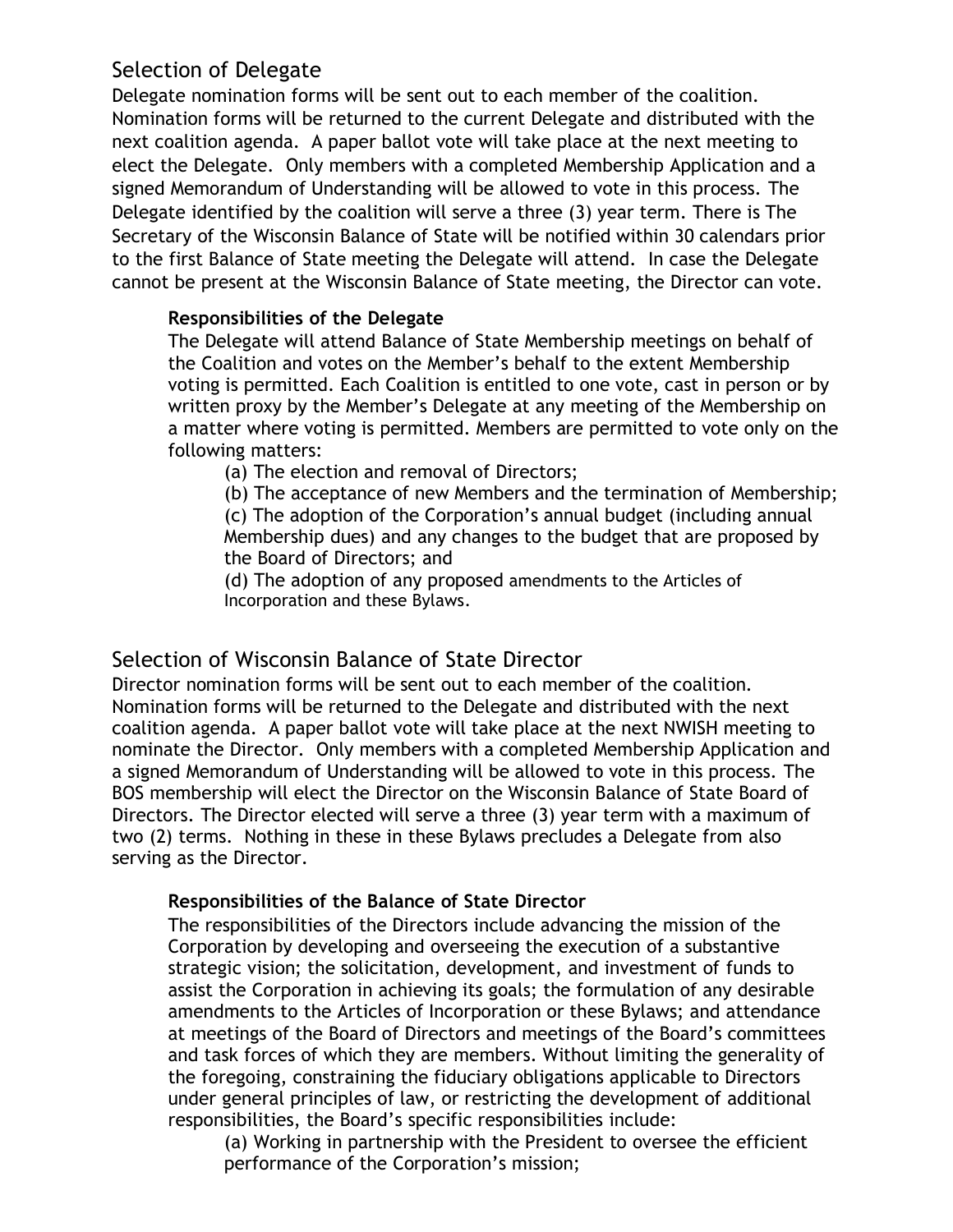(b) Articulating and periodically reviewing and updating the Corporation's mission and values; (c) Maintaining the Corporation's fiscal health and developing its proposed annual budget for approval by the Members; (d) Assisting the President in the development and successful implementation of the Corporation's long-range plans, strategies, and organizational priorities; (e) Determining the policies of the Corporation and the Board of Directors (including, but not necessarily limited to, a code of conduct for Directors) and the organizational structure of the Board and its committees and task forces; and (f) Annually assessing the effectiveness of the Board and providing information for the annual assessment of the effectiveness of the President.

# Voting

Voting is based on membership held by an organization, not an individual. Each agency is entitled to one vote. Only members with a completed membership application and signed Memorandum of Understanding shall be allowed to vote. All members must refrain from voting where there is a conflict of interest. A quorum shall be considered as a 2/3 majority of member.

### Committees

Committees will be created on an ad-hoc basis. Possible committees include: Bylaws, nomination and outreach. Committees shall be appointed to accomplish a task-specific assignment on a time-specified basis.

### Meetings

General meetings will be held:

Monthly on the 1st Wednesday of each month.

The Annual meeting will be held in May.

The facilitator will send out a reminder with notice of the meeting, agenda and previous minutes.

If the facilitator is not available an alternate person will be asked to facilitate the meeting on the day of the meeting.

The Delegate will take minutes at each meeting. Minutes will be recorded for each meeting and made available and sent out by email.

Attendance will be recorded by an attendance form.

### Bylaw review and Amendments

The Bylaws may be amended at any general meeting provided members are notified by email of the proposed change at least 14-days prior to the meeting.